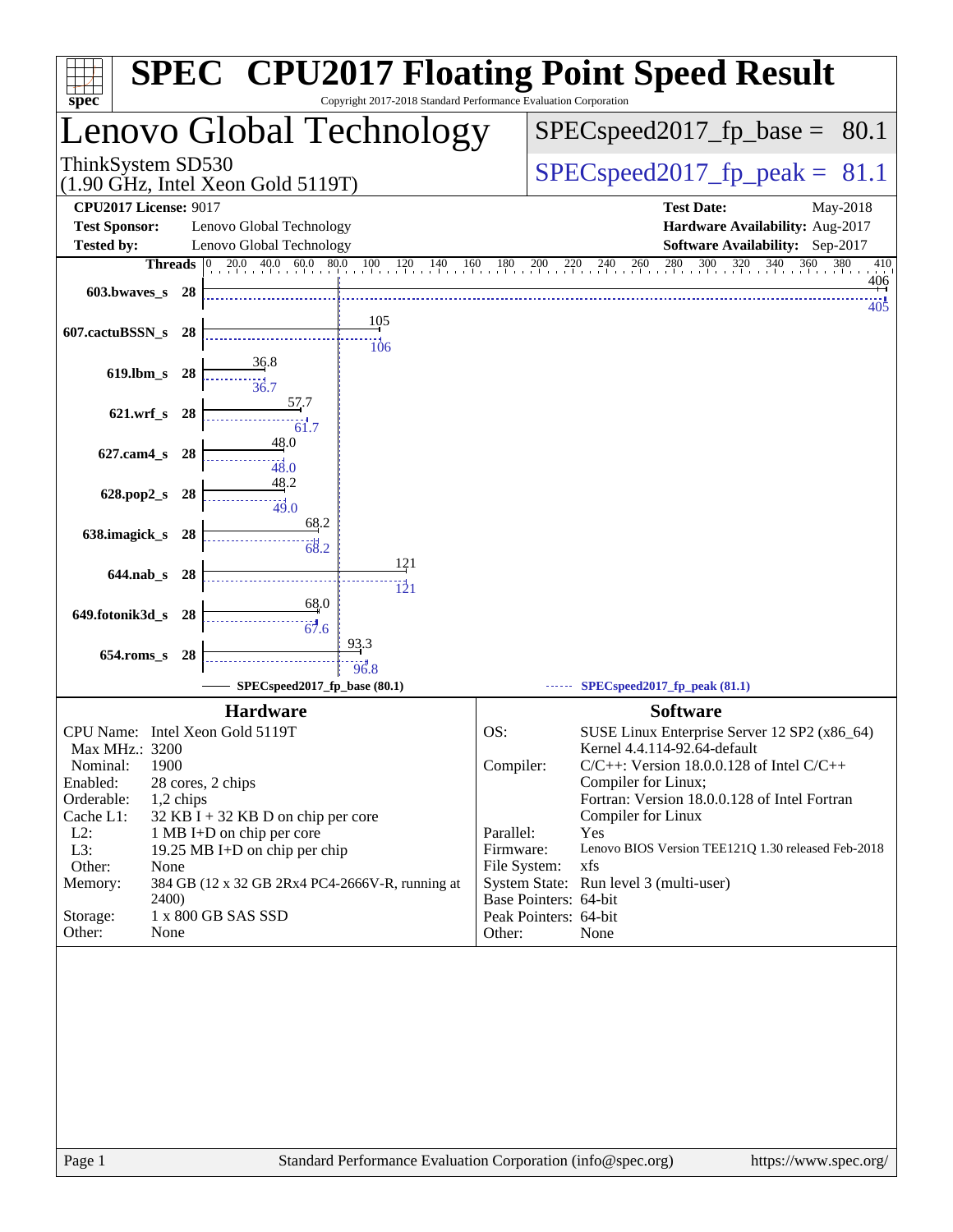

# Lenovo Global Technology

(1.90 GHz, Intel Xeon Gold 5119T)

ThinkSystem SD530  $SPEC speed2017$  fp\_peak = 81.1

 $SPECspeed2017_fp\_base = 80.1$ 

**[Test Sponsor:](http://www.spec.org/auto/cpu2017/Docs/result-fields.html#TestSponsor)** Lenovo Global Technology **[Hardware Availability:](http://www.spec.org/auto/cpu2017/Docs/result-fields.html#HardwareAvailability)** Aug-2017 **[Tested by:](http://www.spec.org/auto/cpu2017/Docs/result-fields.html#Testedby)** Lenovo Global Technology **[Software Availability:](http://www.spec.org/auto/cpu2017/Docs/result-fields.html#SoftwareAvailability)** Sep-2017

**[CPU2017 License:](http://www.spec.org/auto/cpu2017/Docs/result-fields.html#CPU2017License)** 9017 **[Test Date:](http://www.spec.org/auto/cpu2017/Docs/result-fields.html#TestDate)** May-2018

## **[Results Table](http://www.spec.org/auto/cpu2017/Docs/result-fields.html#ResultsTable)**

|                  | <b>Base</b>                       |                |            |                | <b>Peak</b> |                |       |                |                |              |                |              |                |              |
|------------------|-----------------------------------|----------------|------------|----------------|-------------|----------------|-------|----------------|----------------|--------------|----------------|--------------|----------------|--------------|
| <b>Benchmark</b> | <b>Threads</b>                    | <b>Seconds</b> | Ratio      | <b>Seconds</b> | Ratio       | <b>Seconds</b> | Ratio | <b>Threads</b> | <b>Seconds</b> | <b>Ratio</b> | <b>Seconds</b> | <b>Ratio</b> | <b>Seconds</b> | <b>Ratio</b> |
| 603.bwaves_s     | 28                                | 145            | 406        | 145            | 406         | 147            | 401   | 28             | 146            | 405          | 145            | 406          | 146            | <b>405</b>   |
| 607.cactuBSSN s  | 28                                | 159            | 105        | 159            | 105         | 160            | 104   | 28             | 158            | 106          | 158            | 106          | 158            | 106          |
| $619.1$ bm s     | 28                                | 142            | 36.9       | 143            | 36.7        | 142            | 36.8  | 28             | 143            | 36.6         | 143            | 36.7         | 142            | 36.8         |
| $621.wrf$ s      | 28                                | 229            | 57.7       | 228            | 58.0        | 230            | 57.6  | 28             | 213            | 62.1         | 214            | 61.7         | 215            | 61.6         |
| $627$ .cam $4$ s | 28                                | 185            | 48.0       | 184            | 48.0        | 184            | 48.1  | 28             | 185            | 48.0         | 184            | 48.1         | 185            | <b>48.0</b>  |
| $628.pop2_s$     | 28                                | 245            | 48.4       | 246            | 48.2        | 246            | 48.2  | 28             | 243            | 48.8         | 242            | 49.0         | 243            | <b>49.0</b>  |
| 638.imagick_s    | 28                                | 211            | 68.3       | 212            | 68.2        | 211            | 68.2  | 28             | 218            | 66.2         | 211            | 68.2         | 211            | 68.3         |
| $644$ .nab s     | 28                                | 145            | <b>121</b> | 145            | 121         | 145            | 121   | 28             | 145            | 121          | 145            | 120          | 145            | <u>121</u>   |
| 649.fotonik3d s  | 28                                | 133            | 68.8       | 134            | 67.8        | 134            | 68.0  | 28             | 136            | 67.0         | 135            | 67.6         | 135            | 67.7         |
| $654$ .roms s    | 28                                | 169            | 93.3       | 168            | 93.9        | 169            | 93.2  | 28             | 163            | 96.7         | 162            | 97.5         | 163            | 96.8         |
|                  | $SPECspeed2017$ fp base =<br>80.1 |                |            |                |             |                |       |                |                |              |                |              |                |              |

**[SPECspeed2017\\_fp\\_peak =](http://www.spec.org/auto/cpu2017/Docs/result-fields.html#SPECspeed2017fppeak) 81.1**

Results appear in the [order in which they were run.](http://www.spec.org/auto/cpu2017/Docs/result-fields.html#RunOrder) Bold underlined text [indicates a median measurement](http://www.spec.org/auto/cpu2017/Docs/result-fields.html#Median).

## **[Operating System Notes](http://www.spec.org/auto/cpu2017/Docs/result-fields.html#OperatingSystemNotes)**

Stack size set to unlimited using "ulimit -s unlimited"

## **[General Notes](http://www.spec.org/auto/cpu2017/Docs/result-fields.html#GeneralNotes)**

Environment variables set by runcpu before the start of the run: LD\_LIBRARY\_PATH = "/home/cpu2017.1.0.2.ic18.0/lib/ia32:/home/cpu2017.1.0.2.ic18.0/lib/intel64" LD\_LIBRARY\_PATH = "\$LD\_LIBRARY\_PATH:/home/cpu2017.1.0.2.ic18.0/je5.0.1-32:/home/cpu2017.1.0.2.ic18.0/je5.0.1-64" OMP\_STACKSIZE = "192M"

 Binaries compiled on a system with 1x Intel Core i7-4790 CPU + 32GB RAM memory using Redhat Enterprise Linux 7.4 Transparent Huge Pages enabled by default Prior to runcpu invocation Filesystem page cache synced and cleared with: sync; echo 3> /proc/sys/vm/drop\_caches Yes: The test sponsor attests, as of date of publication, that CVE-2017-5754 (Meltdown) is mitigated in the system as tested and documented. Yes: The test sponsor attests, as of date of publication, that CVE-2017-5753 (Spectre variant 1) is mitigated in the system as tested and documented. Yes: The test sponsor attests, as of date of publication, that CVE-2017-5715 (Spectre variant 2) is mitigated in the system as tested and documented.

### **[Platform Notes](http://www.spec.org/auto/cpu2017/Docs/result-fields.html#PlatformNotes)**

BIOS configuration: Choose Operating Mode set to Maximum Performance Hyper-Threading set to Disable

**(Continued on next page)**

Page 2 Standard Performance Evaluation Corporation [\(info@spec.org\)](mailto:info@spec.org) <https://www.spec.org/>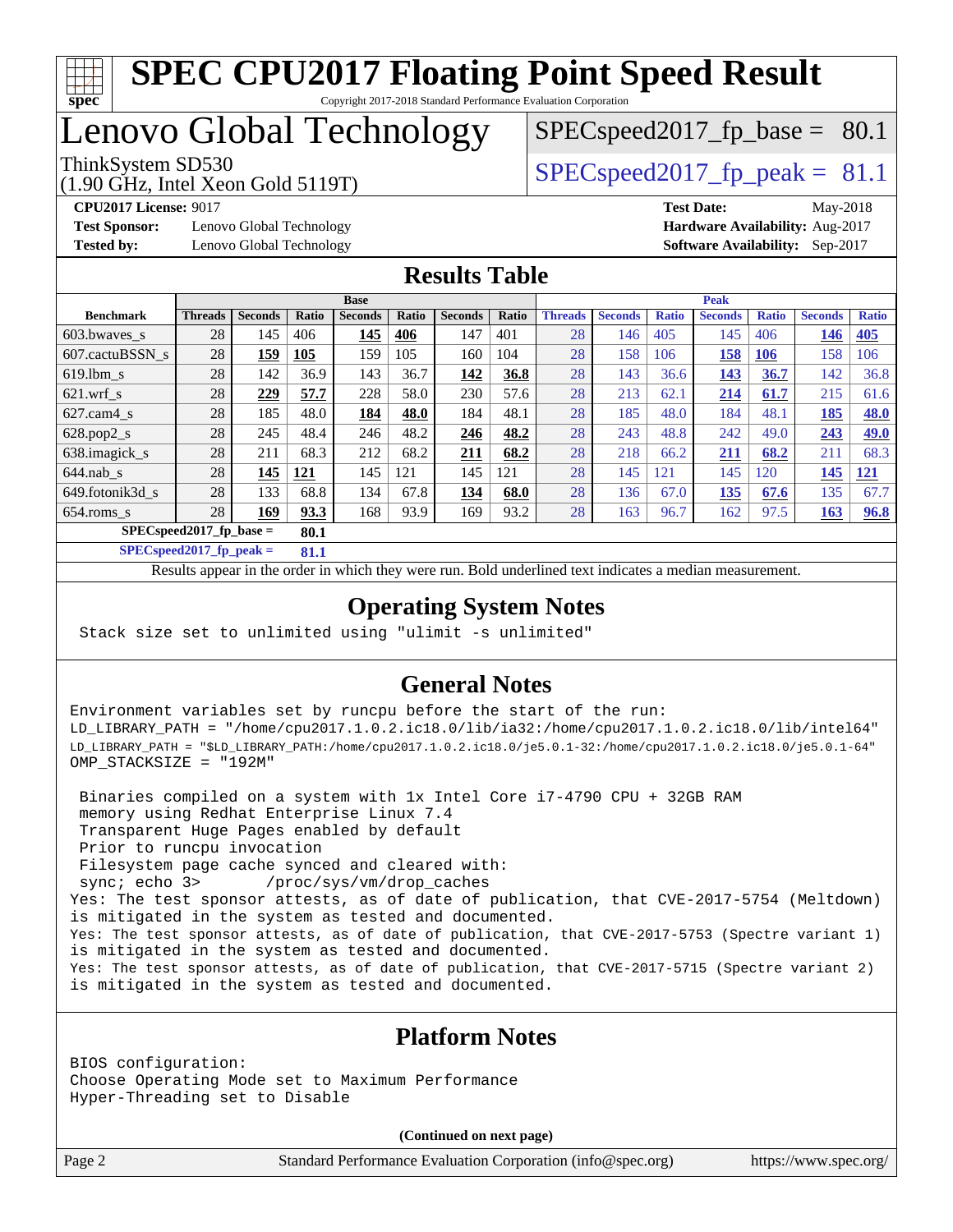| c | е |  |
|---|---|--|

Lenovo Global Technology

 $SPECspeed2017_fp\_base = 80.1$ 

(1.90 GHz, Intel Xeon Gold 5119T)

ThinkSystem SD530  $SPEC speed2017$  fp\_peak = 81.1

**[Test Sponsor:](http://www.spec.org/auto/cpu2017/Docs/result-fields.html#TestSponsor)** Lenovo Global Technology **[Hardware Availability:](http://www.spec.org/auto/cpu2017/Docs/result-fields.html#HardwareAvailability)** Aug-2017 **[Tested by:](http://www.spec.org/auto/cpu2017/Docs/result-fields.html#Testedby)** Lenovo Global Technology **[Software Availability:](http://www.spec.org/auto/cpu2017/Docs/result-fields.html#SoftwareAvailability)** Sep-2017

**[CPU2017 License:](http://www.spec.org/auto/cpu2017/Docs/result-fields.html#CPU2017License)** 9017 **[Test Date:](http://www.spec.org/auto/cpu2017/Docs/result-fields.html#TestDate)** May-2018

#### **[Platform Notes \(Continued\)](http://www.spec.org/auto/cpu2017/Docs/result-fields.html#PlatformNotes)**

Page 3 Standard Performance Evaluation Corporation [\(info@spec.org\)](mailto:info@spec.org) <https://www.spec.org/> DCU Streamer Prefetcher set to Disable MONITOR/MWAIT set to Enable Trusted Execution Technology set to Enable DCA set to Enable Stale AtoS set to Enable LLC dead line alloc set to Disable Sysinfo program /home/cpu2017.1.0.2.ic18.0/bin/sysinfo Rev: r5797 of 2017-06-14 96c45e4568ad54c135fd618bcc091c0f running on stark-04 Mon May 7 12:05:02 2018 SUT (System Under Test) info as seen by some common utilities. For more information on this section, see <https://www.spec.org/cpu2017/Docs/config.html#sysinfo> From /proc/cpuinfo model name : Intel(R) Xeon(R) Gold 5119T CPU @ 1.90GHz 2 "physical id"s (chips) 28 "processors" cores, siblings (Caution: counting these is hw and system dependent. The following excerpts from /proc/cpuinfo might not be reliable. Use with caution.) cpu cores : 14 siblings : 14 physical 0: cores 0 1 2 3 4 5 6 8 9 10 11 12 13 14 physical 1: cores 0 1 2 3 4 5 6 8 9 10 11 12 13 14 From lscpu: Architecture: x86\_64 CPU op-mode(s): 32-bit, 64-bit Byte Order: Little Endian  $CPU(s):$  28 On-line CPU(s) list: 0-27 Thread(s) per core: 1 Core(s) per socket: 14 Socket(s): 2 NUMA node(s): 2 Vendor ID: GenuineIntel CPU family: 6 Model: 85 Model name:  $Intel(R)$  Xeon(R) Gold 5119T CPU @ 1.90GHz Stepping: 4 CPU MHz: 1895.555 BogoMIPS: 3791.11 Virtualization: VT-x L1d cache: 32K<br>
L1i cache: 32K  $L1i$  cache: L2 cache: 1024K L3 cache: 19712K **(Continued on next page)**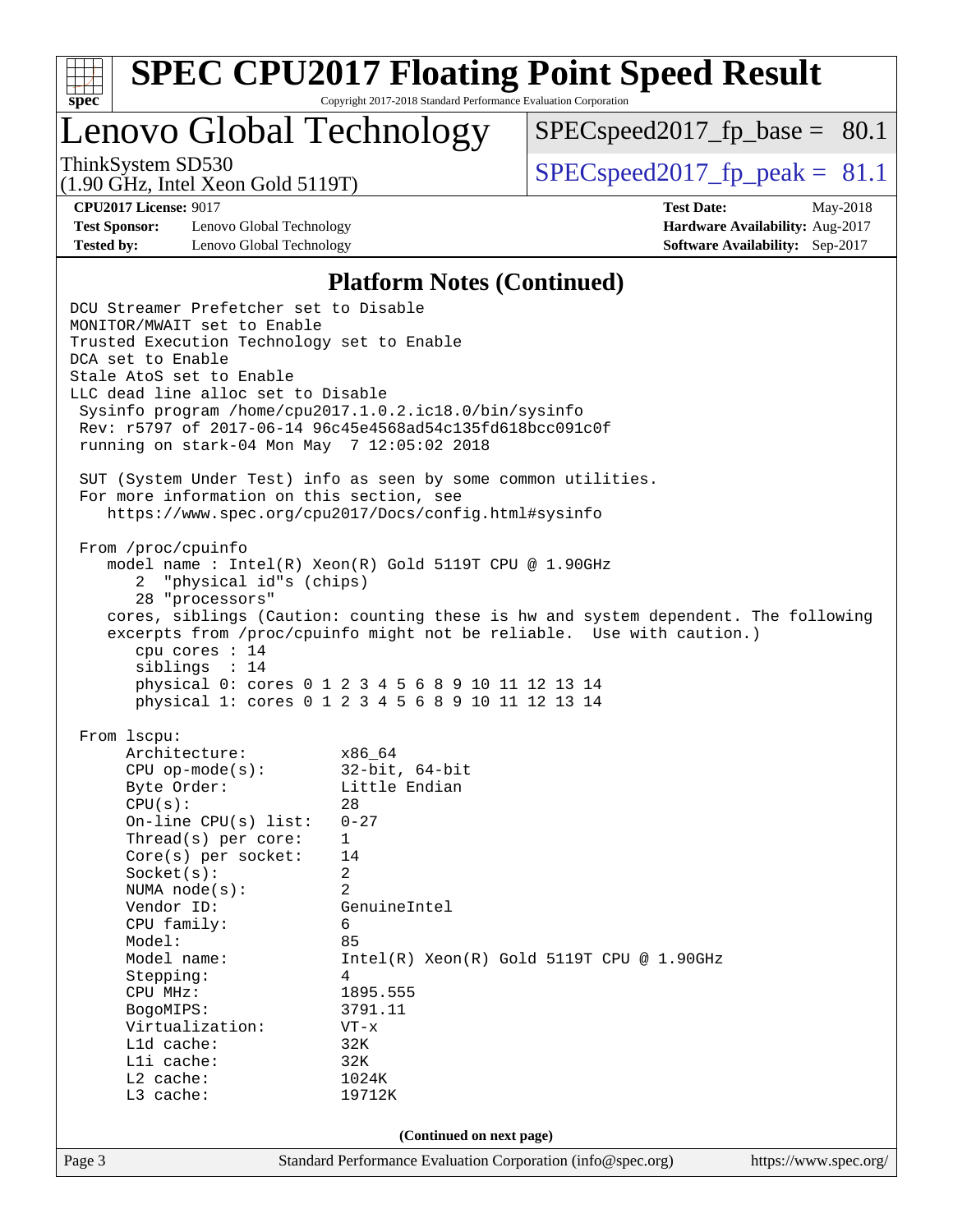| <b>SPEC CPU2017 Floating Point Speed Result</b><br>Copyright 2017-2018 Standard Performance Evaluation Corporation<br>spec <sup>®</sup>                                                                                                                                                                                                                                                                                                                                                                                                                                                                                                                                                                                                                                                                                                                                                                                                                                                                                                                                                                                                                                                                                                                                                                                                                                                                                                                                                                                             |                                                               |
|-------------------------------------------------------------------------------------------------------------------------------------------------------------------------------------------------------------------------------------------------------------------------------------------------------------------------------------------------------------------------------------------------------------------------------------------------------------------------------------------------------------------------------------------------------------------------------------------------------------------------------------------------------------------------------------------------------------------------------------------------------------------------------------------------------------------------------------------------------------------------------------------------------------------------------------------------------------------------------------------------------------------------------------------------------------------------------------------------------------------------------------------------------------------------------------------------------------------------------------------------------------------------------------------------------------------------------------------------------------------------------------------------------------------------------------------------------------------------------------------------------------------------------------|---------------------------------------------------------------|
| Lenovo Global Technology                                                                                                                                                                                                                                                                                                                                                                                                                                                                                                                                                                                                                                                                                                                                                                                                                                                                                                                                                                                                                                                                                                                                                                                                                                                                                                                                                                                                                                                                                                            | $SPEC speed2017_f p\_base = 80.1$                             |
| ThinkSystem SD530<br>$(1.90 \text{ GHz}, \text{Intel Xeon Gold } 5119 \text{T})$                                                                                                                                                                                                                                                                                                                                                                                                                                                                                                                                                                                                                                                                                                                                                                                                                                                                                                                                                                                                                                                                                                                                                                                                                                                                                                                                                                                                                                                    | $SPEC speed2017_fp\_peak = 81.1$                              |
| <b>CPU2017 License: 9017</b>                                                                                                                                                                                                                                                                                                                                                                                                                                                                                                                                                                                                                                                                                                                                                                                                                                                                                                                                                                                                                                                                                                                                                                                                                                                                                                                                                                                                                                                                                                        | <b>Test Date:</b><br>May-2018                                 |
| <b>Test Sponsor:</b><br>Lenovo Global Technology                                                                                                                                                                                                                                                                                                                                                                                                                                                                                                                                                                                                                                                                                                                                                                                                                                                                                                                                                                                                                                                                                                                                                                                                                                                                                                                                                                                                                                                                                    | Hardware Availability: Aug-2017                               |
| Tested by:<br>Lenovo Global Technology                                                                                                                                                                                                                                                                                                                                                                                                                                                                                                                                                                                                                                                                                                                                                                                                                                                                                                                                                                                                                                                                                                                                                                                                                                                                                                                                                                                                                                                                                              | Software Availability: Sep-2017                               |
| <b>Platform Notes (Continued)</b>                                                                                                                                                                                                                                                                                                                                                                                                                                                                                                                                                                                                                                                                                                                                                                                                                                                                                                                                                                                                                                                                                                                                                                                                                                                                                                                                                                                                                                                                                                   |                                                               |
| NUMA node0 CPU(s):<br>$0 - 13$<br>$14 - 27$<br>NUMA nodel CPU(s):<br>Flags:<br>pat pse36 clflush dts acpi mmx fxsr sse sse2 ss ht tm pbe syscall nx pdpe1gb rdtscp<br>lm constant_tsc art arch_perfmon pebs bts rep_good nopl xtopology nonstop_tsc<br>aperfmperf eagerfpu pni pclmulqdq dtes64 monitor ds_cpl vmx smx est tm2 ssse3 sdbg<br>fma cx16 xtpr pdcm pcid dca sse4_1 sse4_2 x2apic movbe popcnt tsc_deadline_timer aes<br>xsave avx f16c rdrand lahf_lm abm 3dnowprefetch ida arat epb invpcid_single pln pts<br>dtherm intel_pt rsb_ctxsw spec_ctrl retpoline kaiser tpr_shadow vnmi flexpriority<br>ept vpid fsgsbase tsc_adjust bmil hle avx2 smep bmi2 erms invpcid rtm cqm mpx<br>avx512f avx512dq rdseed adx smap clflushopt clwb avx512cd avx512bw avx512vl xsaveopt<br>xsavec xgetbvl cqm_llc cqm_occup_llc<br>/proc/cpuinfo cache data<br>cache size : $19712$ KB<br>From numactl --hardware WARNING: a numactl 'node' might or might not correspond to a<br>physical chip.<br>$available: 2 nodes (0-1)$<br>node 0 cpus: 0 1 2 3 4 5 6 7 8 9 10 11 12 13<br>node 0 size: 193110 MB<br>node 0 free: 191858 MB<br>node 1 cpus: 14 15 16 17 18 19 20 21 22 23 24 25 26 27<br>node 1 size: 193504 MB<br>node 1 free: 192109 MB<br>node distances:<br>node<br>0<br>1<br>0:<br>10<br>21<br>1:<br>21<br>10<br>From /proc/meminfo<br>MemTotal:<br>395893492 kB<br>HugePages_Total:<br>0<br>2048 kB<br>Hugepagesize:<br>From /etc/*release* /etc/*version*<br>SuSE-release:<br>SUSE Linux Enterprise Server 12 (x86_64) | fpu vme de pse tsc msr pae mce cx8 apic sep mtrr pge mca cmov |
| $VERSION = 12$<br>$PATCHLEVEL = 2$<br># This file is deprecated and will be removed in a future service pack or release.<br># Please check /etc/os-release for details about this release.<br>os-release:<br>NAME="SLES"<br>VERSION="12-SP2"                                                                                                                                                                                                                                                                                                                                                                                                                                                                                                                                                                                                                                                                                                                                                                                                                                                                                                                                                                                                                                                                                                                                                                                                                                                                                        |                                                               |
| VERSION_ID="12.2"                                                                                                                                                                                                                                                                                                                                                                                                                                                                                                                                                                                                                                                                                                                                                                                                                                                                                                                                                                                                                                                                                                                                                                                                                                                                                                                                                                                                                                                                                                                   |                                                               |
| PRETTY_NAME="SUSE Linux Enterprise Server 12 SP2"                                                                                                                                                                                                                                                                                                                                                                                                                                                                                                                                                                                                                                                                                                                                                                                                                                                                                                                                                                                                                                                                                                                                                                                                                                                                                                                                                                                                                                                                                   |                                                               |
| (Continued on next page)                                                                                                                                                                                                                                                                                                                                                                                                                                                                                                                                                                                                                                                                                                                                                                                                                                                                                                                                                                                                                                                                                                                                                                                                                                                                                                                                                                                                                                                                                                            |                                                               |
| Page 4<br>Standard Performance Evaluation Corporation (info@spec.org)                                                                                                                                                                                                                                                                                                                                                                                                                                                                                                                                                                                                                                                                                                                                                                                                                                                                                                                                                                                                                                                                                                                                                                                                                                                                                                                                                                                                                                                               | https://www.spec.org/                                         |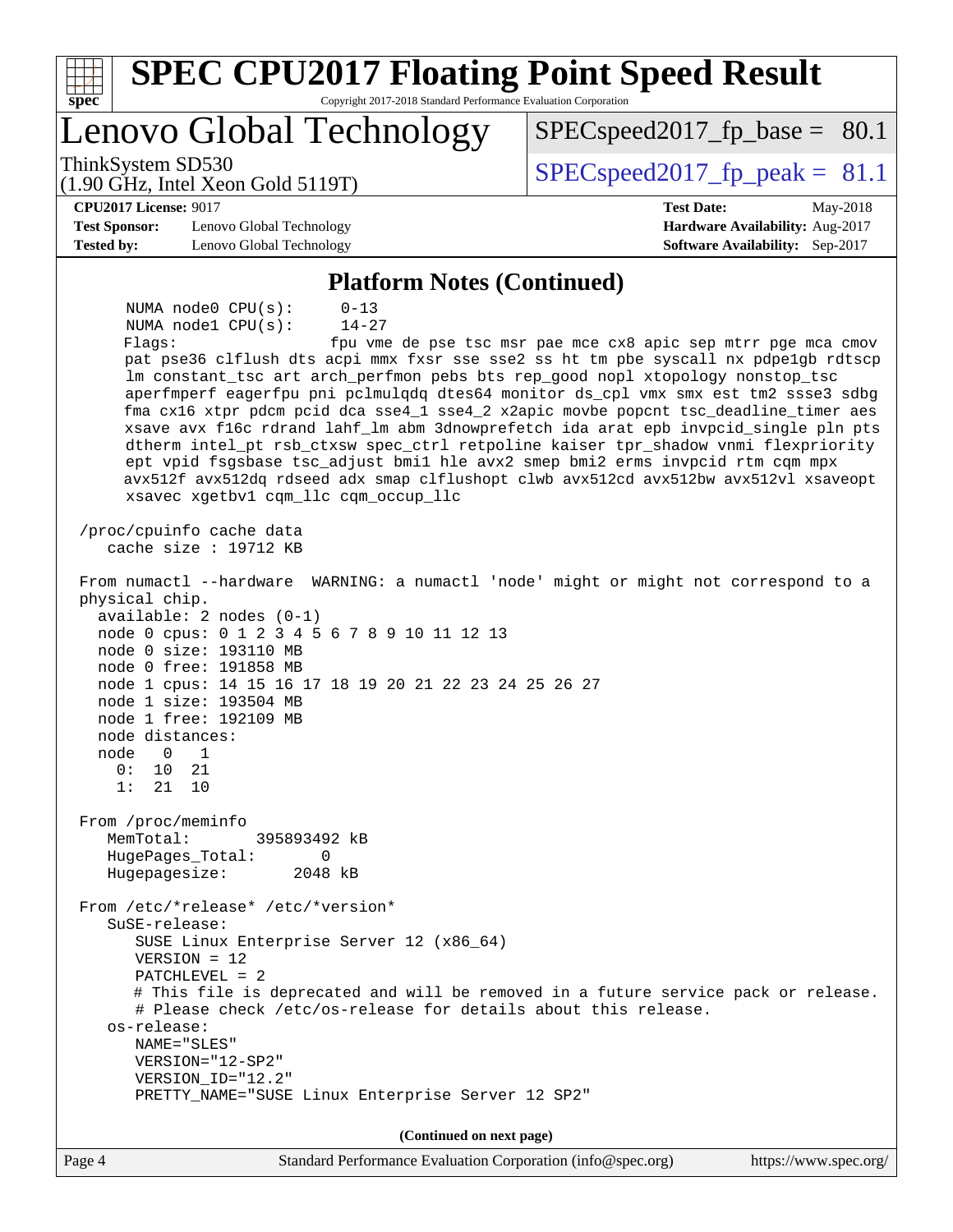| <b>SPEC CPU2017 Floating Point Speed Result</b><br>Copyright 2017-2018 Standard Performance Evaluation Corporation<br>$spec^*$                                                                                                                                                                                                                                                             |                                  |  |  |  |  |  |  |
|--------------------------------------------------------------------------------------------------------------------------------------------------------------------------------------------------------------------------------------------------------------------------------------------------------------------------------------------------------------------------------------------|----------------------------------|--|--|--|--|--|--|
| Lenovo Global Technology                                                                                                                                                                                                                                                                                                                                                                   | $SPEC speed2017_fp\_base = 80.1$ |  |  |  |  |  |  |
| ThinkSystem SD530<br>$(1.90 \text{ GHz}, \text{Intel Xeon Gold } 5119 \text{T})$                                                                                                                                                                                                                                                                                                           | $SPEC speed2017_fp\_peak = 81.1$ |  |  |  |  |  |  |
| <b>CPU2017 License: 9017</b>                                                                                                                                                                                                                                                                                                                                                               | <b>Test Date:</b><br>May-2018    |  |  |  |  |  |  |
| <b>Test Sponsor:</b><br>Lenovo Global Technology                                                                                                                                                                                                                                                                                                                                           | Hardware Availability: Aug-2017  |  |  |  |  |  |  |
| <b>Tested by:</b><br>Lenovo Global Technology                                                                                                                                                                                                                                                                                                                                              | Software Availability: Sep-2017  |  |  |  |  |  |  |
| <b>Platform Notes (Continued)</b>                                                                                                                                                                                                                                                                                                                                                          |                                  |  |  |  |  |  |  |
| ID="sles"<br>$ANSI$ _COLOR=" $0:32$ "<br>CPE_NAME="cpe:/o:suse:sles:12:sp2"                                                                                                                                                                                                                                                                                                                |                                  |  |  |  |  |  |  |
| uname $-a$ :<br>Linux stark-04 4.4.114-92.64-default #1 SMP Thu Feb 1 19:18:19 UTC 2018 (c6ce5db)<br>x86_64 x86_64 x86_64 GNU/Linux                                                                                                                                                                                                                                                        |                                  |  |  |  |  |  |  |
| run-level 3 May 7 03:45                                                                                                                                                                                                                                                                                                                                                                    |                                  |  |  |  |  |  |  |
| SPEC is set to: /home/cpu2017.1.0.2.ic18.0<br>Type Size Used Avail Use% Mounted on<br>Filesystem<br>/dev/sda4<br>689G<br>16G 674G<br>xfs<br>3% /home                                                                                                                                                                                                                                       |                                  |  |  |  |  |  |  |
| Additional information from dmidecode follows. WARNING: Use caution when you interpret<br>this section. The 'dmidecode' program reads system data which is "intended to allow<br>hardware to be accurately determined", but the intent may not be met, as there are<br>frequent changes to hardware, firmware, and the "DMTF SMBIOS" standard.<br>BIOS Lenovo - [TEE121Q-1.30]- 02/07/2018 |                                  |  |  |  |  |  |  |
| Memory:<br>4x NO DIMM NO DIMM                                                                                                                                                                                                                                                                                                                                                              |                                  |  |  |  |  |  |  |
| 12x Samsung M393A4K40BB2-CTD 32 GB 2 rank 2666, configured at 2400                                                                                                                                                                                                                                                                                                                         |                                  |  |  |  |  |  |  |
| (End of data from sysinfo program)                                                                                                                                                                                                                                                                                                                                                         |                                  |  |  |  |  |  |  |
| $C2$ $\cdots$ iloy $V2$ $\cdots$ $N2$ $\cdots$                                                                                                                                                                                                                                                                                                                                             |                                  |  |  |  |  |  |  |

#### **[Compiler Version Notes](http://www.spec.org/auto/cpu2017/Docs/result-fields.html#CompilerVersionNotes)**

| 619.1bm_s(base) 638.imagick_s(base, peak) 644.nab_s(base, peak)<br>CC                         |  |  |  |  |  |  |
|-----------------------------------------------------------------------------------------------|--|--|--|--|--|--|
| icc (ICC) 18.0.0 20170811<br>Copyright (C) 1985-2017 Intel Corporation. All rights reserved.  |  |  |  |  |  |  |
| $CC$ 619.1bm $s$ (peak)                                                                       |  |  |  |  |  |  |
| icc (ICC) 18.0.0 20170811<br>Copyright (C) 1985-2017 Intel Corporation. All rights reserved.  |  |  |  |  |  |  |
| FC 607.cactuBSSN s(base)                                                                      |  |  |  |  |  |  |
| icpc (ICC) 18.0.0 20170811<br>Copyright (C) 1985-2017 Intel Corporation. All rights reserved. |  |  |  |  |  |  |
| (Continued on next page)                                                                      |  |  |  |  |  |  |
|                                                                                               |  |  |  |  |  |  |

Page 5 Standard Performance Evaluation Corporation [\(info@spec.org\)](mailto:info@spec.org) <https://www.spec.org/>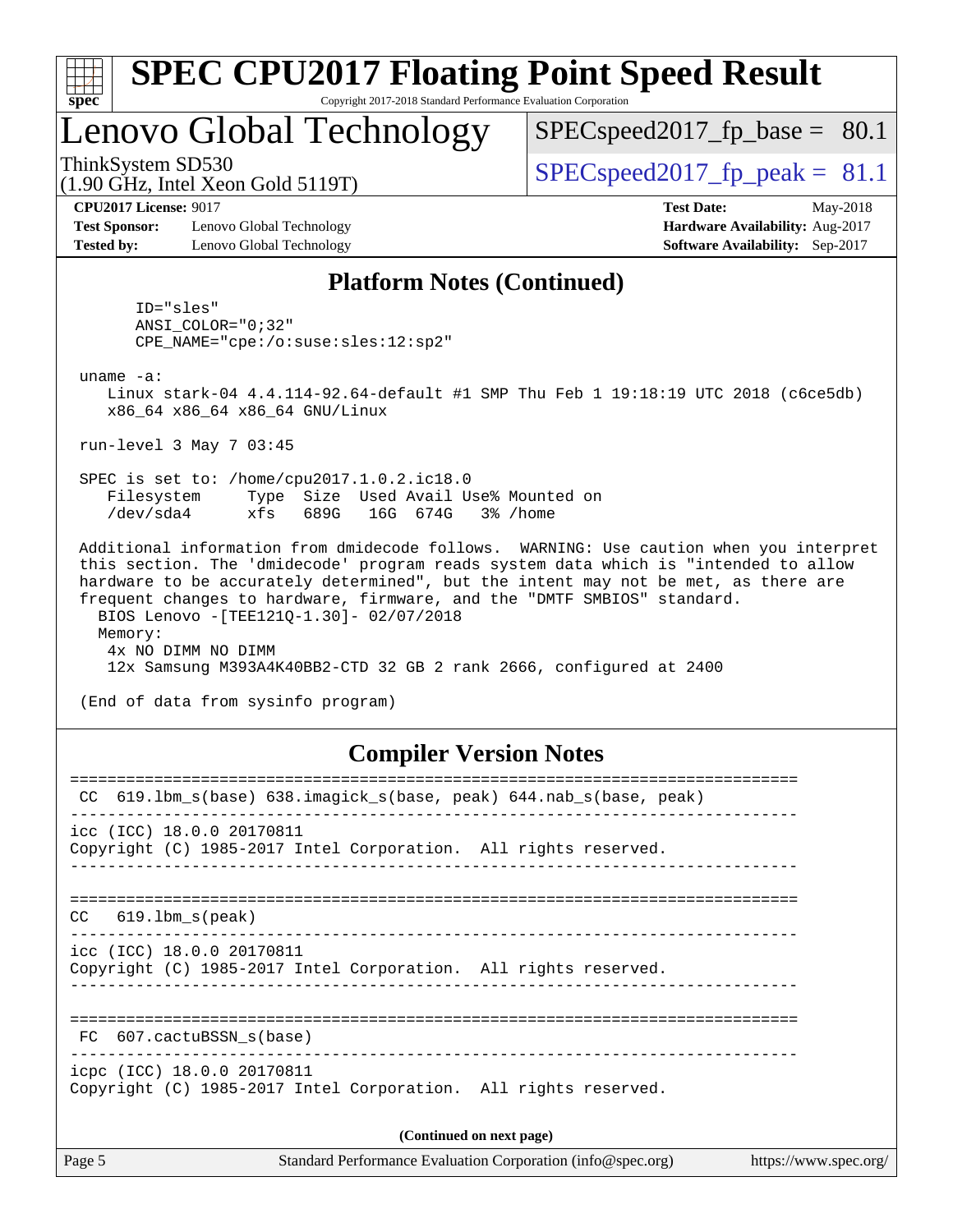| v.<br>c | t. |  |
|---------|----|--|

# **[SPEC CPU2017 Floating Point Speed Result](http://www.spec.org/auto/cpu2017/Docs/result-fields.html#SPECCPU2017FloatingPointSpeedResult)**

Copyright 2017-2018 Standard Performance Evaluation Corporation

Lenovo Global Technology

[SPECspeed2017\\_fp\\_base =](http://www.spec.org/auto/cpu2017/Docs/result-fields.html#SPECspeed2017fpbase) 80.1

(1.90 GHz, Intel Xeon Gold 5119T)

ThinkSystem SD530<br>(1.90 GHz, Intel Year Gold 5119T) [SPECspeed2017\\_fp\\_peak =](http://www.spec.org/auto/cpu2017/Docs/result-fields.html#SPECspeed2017fppeak)  $81.1$ 

**[Tested by:](http://www.spec.org/auto/cpu2017/Docs/result-fields.html#Testedby)** Lenovo Global Technology **[Software Availability:](http://www.spec.org/auto/cpu2017/Docs/result-fields.html#SoftwareAvailability)** Sep-2017

**[CPU2017 License:](http://www.spec.org/auto/cpu2017/Docs/result-fields.html#CPU2017License)** 9017 **[Test Date:](http://www.spec.org/auto/cpu2017/Docs/result-fields.html#TestDate)** May-2018 **[Test Sponsor:](http://www.spec.org/auto/cpu2017/Docs/result-fields.html#TestSponsor)** Lenovo Global Technology **[Hardware Availability:](http://www.spec.org/auto/cpu2017/Docs/result-fields.html#HardwareAvailability)** Aug-2017

## **[Compiler Version Notes \(Continued\)](http://www.spec.org/auto/cpu2017/Docs/result-fields.html#CompilerVersionNotes)**

| $\frac{1}{2}$<br>icc (ICC) 18.0.0 20170811<br>Copyright (C) 1985-2017 Intel Corporation. All rights reserved.<br>ifort (IFORT) 18.0.0 20170811<br>Copyright (C) 1985-2017 Intel Corporation. All rights reserved. |  |
|-------------------------------------------------------------------------------------------------------------------------------------------------------------------------------------------------------------------|--|
| FC 607.cactuBSSN_s(peak)                                                                                                                                                                                          |  |
| icpc (ICC) 18.0.0 20170811<br>Copyright (C) 1985-2017 Intel Corporation. All rights reserved.<br>icc (ICC) 18.0.0 20170811<br>Copyright (C) 1985-2017 Intel Corporation. All rights reserved.                     |  |
| ifort (IFORT) 18.0.0 20170811<br>Copyright (C) 1985-2017 Intel Corporation. All rights reserved.                                                                                                                  |  |
| FC 603.bwaves_s(base) 649.fotonik3d_s(base) 654.roms_s(base)<br>---------------------<br>ifort (IFORT) 18.0.0 20170811<br>Copyright (C) 1985-2017 Intel Corporation. All rights reserved.                         |  |
|                                                                                                                                                                                                                   |  |
| 603.bwaves_s(peak) 649.fotonik3d_s(peak) 654.roms_s(peak)<br>FC                                                                                                                                                   |  |
| ifort (IFORT) 18.0.0 20170811<br>Copyright (C) 1985-2017 Intel Corporation. All rights reserved.                                                                                                                  |  |
| CC 621.wrf_s(base) 627.cam4_s(base, peak) 628.pop2_s(base)                                                                                                                                                        |  |
| ifort (IFORT) 18.0.0 20170811<br>Copyright (C) 1985-2017 Intel Corporation. All rights reserved.<br>icc (ICC) 18.0.0 20170811                                                                                     |  |
| Copyright (C) 1985-2017 Intel Corporation. All rights reserved.                                                                                                                                                   |  |
| $621.wrf_s(peak) 628.pop2_s(peak)$<br>CC                                                                                                                                                                          |  |
| ifort (IFORT) 18.0.0 20170811<br>Copyright (C) 1985-2017 Intel Corporation. All rights reserved.<br>icc (ICC) 18.0.0 20170811<br>Copyright (C) 1985-2017 Intel Corporation. All rights reserved.                  |  |
| (Continued on next page)                                                                                                                                                                                          |  |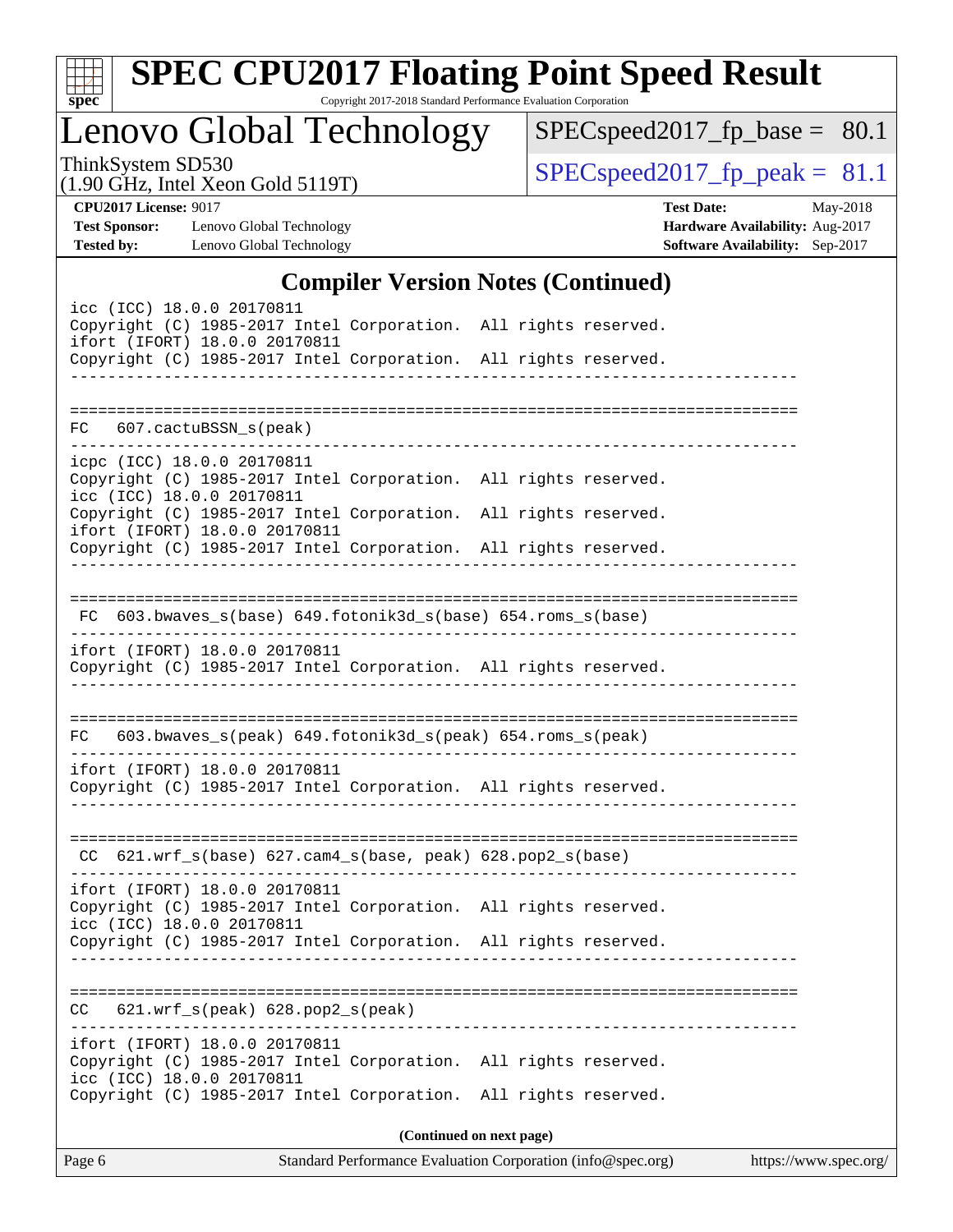

# Lenovo Global Technology

 $SPECspeed2017_fp\_base = 80.1$ 

(1.90 GHz, Intel Xeon Gold 5119T)

ThinkSystem SD530  $SPEC speed2017$  fp\_peak = 81.1

**[Test Sponsor:](http://www.spec.org/auto/cpu2017/Docs/result-fields.html#TestSponsor)** Lenovo Global Technology **[Hardware Availability:](http://www.spec.org/auto/cpu2017/Docs/result-fields.html#HardwareAvailability)** Aug-2017 **[Tested by:](http://www.spec.org/auto/cpu2017/Docs/result-fields.html#Testedby)** Lenovo Global Technology **[Software Availability:](http://www.spec.org/auto/cpu2017/Docs/result-fields.html#SoftwareAvailability)** Sep-2017

**[CPU2017 License:](http://www.spec.org/auto/cpu2017/Docs/result-fields.html#CPU2017License)** 9017 **[Test Date:](http://www.spec.org/auto/cpu2017/Docs/result-fields.html#TestDate)** May-2018

## **[Compiler Version Notes \(Continued\)](http://www.spec.org/auto/cpu2017/Docs/result-fields.html#CompilerVersionNotes)**

------------------------------------------------------------------------------

## **[Base Compiler Invocation](http://www.spec.org/auto/cpu2017/Docs/result-fields.html#BaseCompilerInvocation)**

[C benchmarks](http://www.spec.org/auto/cpu2017/Docs/result-fields.html#Cbenchmarks):

[icc](http://www.spec.org/cpu2017/results/res2018q2/cpu2017-20180513-05483.flags.html#user_CCbase_intel_icc_18.0_66fc1ee009f7361af1fbd72ca7dcefbb700085f36577c54f309893dd4ec40d12360134090235512931783d35fd58c0460139e722d5067c5574d8eaf2b3e37e92)

[Fortran benchmarks](http://www.spec.org/auto/cpu2017/Docs/result-fields.html#Fortranbenchmarks): [ifort](http://www.spec.org/cpu2017/results/res2018q2/cpu2017-20180513-05483.flags.html#user_FCbase_intel_ifort_18.0_8111460550e3ca792625aed983ce982f94888b8b503583aa7ba2b8303487b4d8a21a13e7191a45c5fd58ff318f48f9492884d4413fa793fd88dd292cad7027ca)

[Benchmarks using both Fortran and C](http://www.spec.org/auto/cpu2017/Docs/result-fields.html#BenchmarksusingbothFortranandC): [ifort](http://www.spec.org/cpu2017/results/res2018q2/cpu2017-20180513-05483.flags.html#user_CC_FCbase_intel_ifort_18.0_8111460550e3ca792625aed983ce982f94888b8b503583aa7ba2b8303487b4d8a21a13e7191a45c5fd58ff318f48f9492884d4413fa793fd88dd292cad7027ca) [icc](http://www.spec.org/cpu2017/results/res2018q2/cpu2017-20180513-05483.flags.html#user_CC_FCbase_intel_icc_18.0_66fc1ee009f7361af1fbd72ca7dcefbb700085f36577c54f309893dd4ec40d12360134090235512931783d35fd58c0460139e722d5067c5574d8eaf2b3e37e92)

[Benchmarks using Fortran, C, and C++:](http://www.spec.org/auto/cpu2017/Docs/result-fields.html#BenchmarksusingFortranCandCXX) [icpc](http://www.spec.org/cpu2017/results/res2018q2/cpu2017-20180513-05483.flags.html#user_CC_CXX_FCbase_intel_icpc_18.0_c510b6838c7f56d33e37e94d029a35b4a7bccf4766a728ee175e80a419847e808290a9b78be685c44ab727ea267ec2f070ec5dc83b407c0218cded6866a35d07) [icc](http://www.spec.org/cpu2017/results/res2018q2/cpu2017-20180513-05483.flags.html#user_CC_CXX_FCbase_intel_icc_18.0_66fc1ee009f7361af1fbd72ca7dcefbb700085f36577c54f309893dd4ec40d12360134090235512931783d35fd58c0460139e722d5067c5574d8eaf2b3e37e92) [ifort](http://www.spec.org/cpu2017/results/res2018q2/cpu2017-20180513-05483.flags.html#user_CC_CXX_FCbase_intel_ifort_18.0_8111460550e3ca792625aed983ce982f94888b8b503583aa7ba2b8303487b4d8a21a13e7191a45c5fd58ff318f48f9492884d4413fa793fd88dd292cad7027ca)

## **[Base Portability Flags](http://www.spec.org/auto/cpu2017/Docs/result-fields.html#BasePortabilityFlags)**

 603.bwaves\_s: [-DSPEC\\_LP64](http://www.spec.org/cpu2017/results/res2018q2/cpu2017-20180513-05483.flags.html#suite_basePORTABILITY603_bwaves_s_DSPEC_LP64) 607.cactuBSSN\_s: [-DSPEC\\_LP64](http://www.spec.org/cpu2017/results/res2018q2/cpu2017-20180513-05483.flags.html#suite_basePORTABILITY607_cactuBSSN_s_DSPEC_LP64) 619.lbm\_s: [-DSPEC\\_LP64](http://www.spec.org/cpu2017/results/res2018q2/cpu2017-20180513-05483.flags.html#suite_basePORTABILITY619_lbm_s_DSPEC_LP64) 621.wrf\_s: [-DSPEC\\_LP64](http://www.spec.org/cpu2017/results/res2018q2/cpu2017-20180513-05483.flags.html#suite_basePORTABILITY621_wrf_s_DSPEC_LP64) [-DSPEC\\_CASE\\_FLAG](http://www.spec.org/cpu2017/results/res2018q2/cpu2017-20180513-05483.flags.html#b621.wrf_s_baseCPORTABILITY_DSPEC_CASE_FLAG) [-convert big\\_endian](http://www.spec.org/cpu2017/results/res2018q2/cpu2017-20180513-05483.flags.html#user_baseFPORTABILITY621_wrf_s_convert_big_endian_c3194028bc08c63ac5d04de18c48ce6d347e4e562e8892b8bdbdc0214820426deb8554edfa529a3fb25a586e65a3d812c835984020483e7e73212c4d31a38223) 627.cam4\_s: [-DSPEC\\_LP64](http://www.spec.org/cpu2017/results/res2018q2/cpu2017-20180513-05483.flags.html#suite_basePORTABILITY627_cam4_s_DSPEC_LP64) [-DSPEC\\_CASE\\_FLAG](http://www.spec.org/cpu2017/results/res2018q2/cpu2017-20180513-05483.flags.html#b627.cam4_s_baseCPORTABILITY_DSPEC_CASE_FLAG) 628.pop2\_s: [-DSPEC\\_LP64](http://www.spec.org/cpu2017/results/res2018q2/cpu2017-20180513-05483.flags.html#suite_basePORTABILITY628_pop2_s_DSPEC_LP64) [-DSPEC\\_CASE\\_FLAG](http://www.spec.org/cpu2017/results/res2018q2/cpu2017-20180513-05483.flags.html#b628.pop2_s_baseCPORTABILITY_DSPEC_CASE_FLAG) [-convert big\\_endian](http://www.spec.org/cpu2017/results/res2018q2/cpu2017-20180513-05483.flags.html#user_baseFPORTABILITY628_pop2_s_convert_big_endian_c3194028bc08c63ac5d04de18c48ce6d347e4e562e8892b8bdbdc0214820426deb8554edfa529a3fb25a586e65a3d812c835984020483e7e73212c4d31a38223) [-assume byterecl](http://www.spec.org/cpu2017/results/res2018q2/cpu2017-20180513-05483.flags.html#user_baseFPORTABILITY628_pop2_s_assume_byterecl_7e47d18b9513cf18525430bbf0f2177aa9bf368bc7a059c09b2c06a34b53bd3447c950d3f8d6c70e3faf3a05c8557d66a5798b567902e8849adc142926523472) 638.imagick\_s: [-DSPEC\\_LP64](http://www.spec.org/cpu2017/results/res2018q2/cpu2017-20180513-05483.flags.html#suite_basePORTABILITY638_imagick_s_DSPEC_LP64) 644.nab\_s: [-DSPEC\\_LP64](http://www.spec.org/cpu2017/results/res2018q2/cpu2017-20180513-05483.flags.html#suite_basePORTABILITY644_nab_s_DSPEC_LP64) 649.fotonik3d\_s: [-DSPEC\\_LP64](http://www.spec.org/cpu2017/results/res2018q2/cpu2017-20180513-05483.flags.html#suite_basePORTABILITY649_fotonik3d_s_DSPEC_LP64) 654.roms\_s: [-DSPEC\\_LP64](http://www.spec.org/cpu2017/results/res2018q2/cpu2017-20180513-05483.flags.html#suite_basePORTABILITY654_roms_s_DSPEC_LP64)

## **[Base Optimization Flags](http://www.spec.org/auto/cpu2017/Docs/result-fields.html#BaseOptimizationFlags)**

[C benchmarks](http://www.spec.org/auto/cpu2017/Docs/result-fields.html#Cbenchmarks): [-xCORE-AVX512](http://www.spec.org/cpu2017/results/res2018q2/cpu2017-20180513-05483.flags.html#user_CCbase_f-xCORE-AVX512) [-ipo](http://www.spec.org/cpu2017/results/res2018q2/cpu2017-20180513-05483.flags.html#user_CCbase_f-ipo) [-O3](http://www.spec.org/cpu2017/results/res2018q2/cpu2017-20180513-05483.flags.html#user_CCbase_f-O3) [-no-prec-div](http://www.spec.org/cpu2017/results/res2018q2/cpu2017-20180513-05483.flags.html#user_CCbase_f-no-prec-div) [-qopt-prefetch](http://www.spec.org/cpu2017/results/res2018q2/cpu2017-20180513-05483.flags.html#user_CCbase_f-qopt-prefetch) [-ffinite-math-only](http://www.spec.org/cpu2017/results/res2018q2/cpu2017-20180513-05483.flags.html#user_CCbase_f_finite_math_only_cb91587bd2077682c4b38af759c288ed7c732db004271a9512da14a4f8007909a5f1427ecbf1a0fb78ff2a814402c6114ac565ca162485bbcae155b5e4258871) [-qopt-mem-layout-trans=3](http://www.spec.org/cpu2017/results/res2018q2/cpu2017-20180513-05483.flags.html#user_CCbase_f-qopt-mem-layout-trans_de80db37974c74b1f0e20d883f0b675c88c3b01e9d123adea9b28688d64333345fb62bc4a798493513fdb68f60282f9a726aa07f478b2f7113531aecce732043) [-qopenmp](http://www.spec.org/cpu2017/results/res2018q2/cpu2017-20180513-05483.flags.html#user_CCbase_qopenmp_16be0c44f24f464004c6784a7acb94aca937f053568ce72f94b139a11c7c168634a55f6653758ddd83bcf7b8463e8028bb0b48b77bcddc6b78d5d95bb1df2967) [-DSPEC\\_OPENMP](http://www.spec.org/cpu2017/results/res2018q2/cpu2017-20180513-05483.flags.html#suite_CCbase_DSPEC_OPENMP)

[Fortran benchmarks](http://www.spec.org/auto/cpu2017/Docs/result-fields.html#Fortranbenchmarks):

|  | -DSPEC OPENMP -xCORE-AVX512 -ipo -03 -no-prec-div -gopt-prefetch |  |  |  |
|--|------------------------------------------------------------------|--|--|--|
|  | -ffinite-math-only -qopt-mem-layout-trans=3 -qopenmp             |  |  |  |
|  | -nostandard-realloc-lhs -align array32byte                       |  |  |  |

**(Continued on next page)**

Page 7 Standard Performance Evaluation Corporation [\(info@spec.org\)](mailto:info@spec.org) <https://www.spec.org/>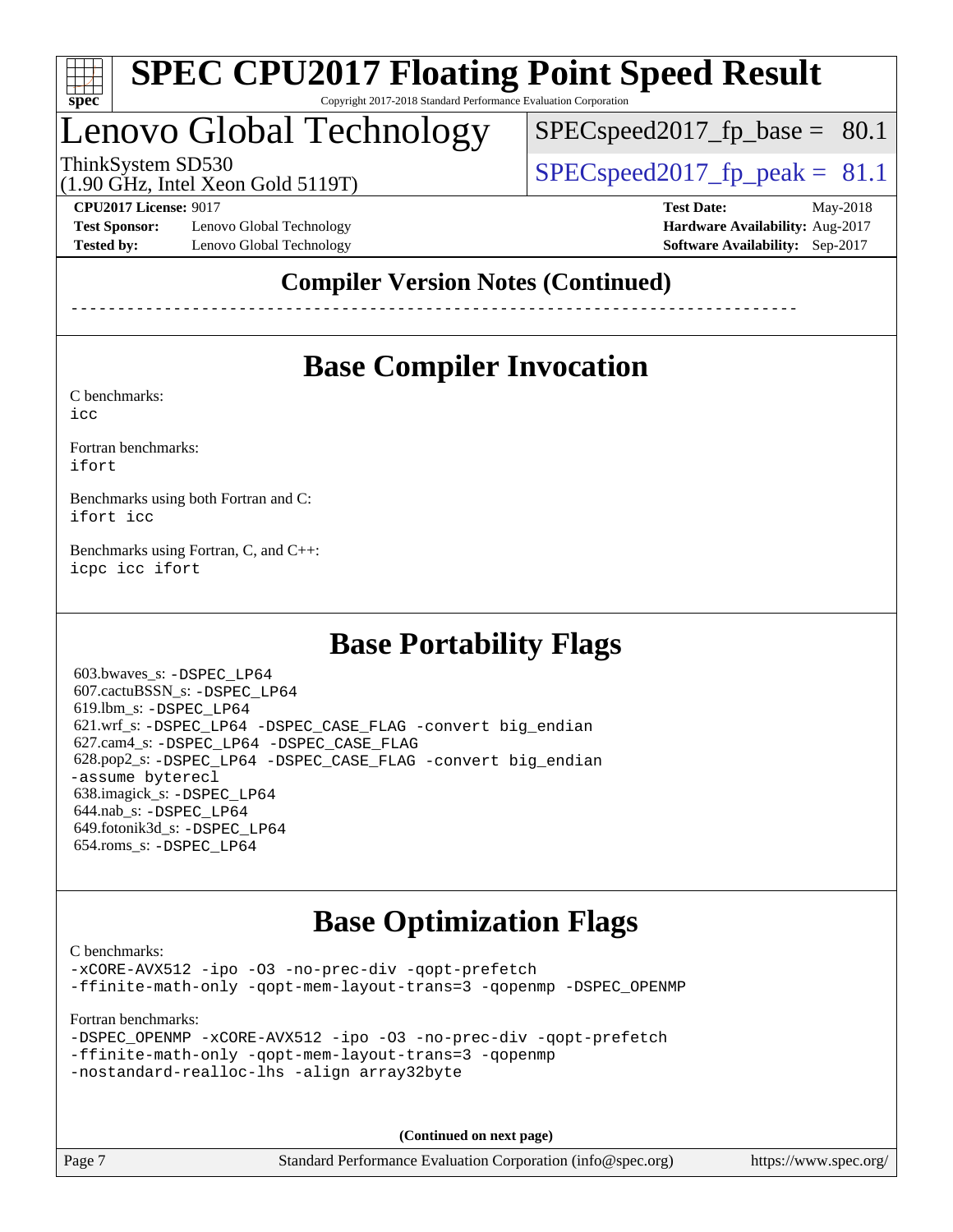

# Lenovo Global Technology

 $SPECspeed2017_fp\_base = 80.1$ 

(1.90 GHz, Intel Xeon Gold 5119T)

ThinkSystem SD530<br>(1.90 GHz, Intel Year Gold 5119T)  $\begin{array}{r} | \text{SPEC speed2017\_fp\_peak = 81.1} \end{array}$ 

**[Test Sponsor:](http://www.spec.org/auto/cpu2017/Docs/result-fields.html#TestSponsor)** Lenovo Global Technology **[Hardware Availability:](http://www.spec.org/auto/cpu2017/Docs/result-fields.html#HardwareAvailability)** Aug-2017 **[Tested by:](http://www.spec.org/auto/cpu2017/Docs/result-fields.html#Testedby)** Lenovo Global Technology **[Software Availability:](http://www.spec.org/auto/cpu2017/Docs/result-fields.html#SoftwareAvailability)** Sep-2017

**[CPU2017 License:](http://www.spec.org/auto/cpu2017/Docs/result-fields.html#CPU2017License)** 9017 **[Test Date:](http://www.spec.org/auto/cpu2017/Docs/result-fields.html#TestDate)** May-2018

## **[Base Optimization Flags \(Continued\)](http://www.spec.org/auto/cpu2017/Docs/result-fields.html#BaseOptimizationFlags)**

[Benchmarks using both Fortran and C](http://www.spec.org/auto/cpu2017/Docs/result-fields.html#BenchmarksusingbothFortranandC):

[-xCORE-AVX512](http://www.spec.org/cpu2017/results/res2018q2/cpu2017-20180513-05483.flags.html#user_CC_FCbase_f-xCORE-AVX512) [-ipo](http://www.spec.org/cpu2017/results/res2018q2/cpu2017-20180513-05483.flags.html#user_CC_FCbase_f-ipo) [-O3](http://www.spec.org/cpu2017/results/res2018q2/cpu2017-20180513-05483.flags.html#user_CC_FCbase_f-O3) [-no-prec-div](http://www.spec.org/cpu2017/results/res2018q2/cpu2017-20180513-05483.flags.html#user_CC_FCbase_f-no-prec-div) [-qopt-prefetch](http://www.spec.org/cpu2017/results/res2018q2/cpu2017-20180513-05483.flags.html#user_CC_FCbase_f-qopt-prefetch) [-ffinite-math-only](http://www.spec.org/cpu2017/results/res2018q2/cpu2017-20180513-05483.flags.html#user_CC_FCbase_f_finite_math_only_cb91587bd2077682c4b38af759c288ed7c732db004271a9512da14a4f8007909a5f1427ecbf1a0fb78ff2a814402c6114ac565ca162485bbcae155b5e4258871) [-qopt-mem-layout-trans=3](http://www.spec.org/cpu2017/results/res2018q2/cpu2017-20180513-05483.flags.html#user_CC_FCbase_f-qopt-mem-layout-trans_de80db37974c74b1f0e20d883f0b675c88c3b01e9d123adea9b28688d64333345fb62bc4a798493513fdb68f60282f9a726aa07f478b2f7113531aecce732043) [-qopenmp](http://www.spec.org/cpu2017/results/res2018q2/cpu2017-20180513-05483.flags.html#user_CC_FCbase_qopenmp_16be0c44f24f464004c6784a7acb94aca937f053568ce72f94b139a11c7c168634a55f6653758ddd83bcf7b8463e8028bb0b48b77bcddc6b78d5d95bb1df2967) [-DSPEC\\_OPENMP](http://www.spec.org/cpu2017/results/res2018q2/cpu2017-20180513-05483.flags.html#suite_CC_FCbase_DSPEC_OPENMP) [-nostandard-realloc-lhs](http://www.spec.org/cpu2017/results/res2018q2/cpu2017-20180513-05483.flags.html#user_CC_FCbase_f_2003_std_realloc_82b4557e90729c0f113870c07e44d33d6f5a304b4f63d4c15d2d0f1fab99f5daaed73bdb9275d9ae411527f28b936061aa8b9c8f2d63842963b95c9dd6426b8a) [-align array32byte](http://www.spec.org/cpu2017/results/res2018q2/cpu2017-20180513-05483.flags.html#user_CC_FCbase_align_array32byte_b982fe038af199962ba9a80c053b8342c548c85b40b8e86eb3cc33dee0d7986a4af373ac2d51c3f7cf710a18d62fdce2948f201cd044323541f22fc0fffc51b6)

[Benchmarks using Fortran, C, and C++:](http://www.spec.org/auto/cpu2017/Docs/result-fields.html#BenchmarksusingFortranCandCXX)

[-xCORE-AVX512](http://www.spec.org/cpu2017/results/res2018q2/cpu2017-20180513-05483.flags.html#user_CC_CXX_FCbase_f-xCORE-AVX512) [-ipo](http://www.spec.org/cpu2017/results/res2018q2/cpu2017-20180513-05483.flags.html#user_CC_CXX_FCbase_f-ipo) [-O3](http://www.spec.org/cpu2017/results/res2018q2/cpu2017-20180513-05483.flags.html#user_CC_CXX_FCbase_f-O3) [-no-prec-div](http://www.spec.org/cpu2017/results/res2018q2/cpu2017-20180513-05483.flags.html#user_CC_CXX_FCbase_f-no-prec-div) [-qopt-prefetch](http://www.spec.org/cpu2017/results/res2018q2/cpu2017-20180513-05483.flags.html#user_CC_CXX_FCbase_f-qopt-prefetch) [-ffinite-math-only](http://www.spec.org/cpu2017/results/res2018q2/cpu2017-20180513-05483.flags.html#user_CC_CXX_FCbase_f_finite_math_only_cb91587bd2077682c4b38af759c288ed7c732db004271a9512da14a4f8007909a5f1427ecbf1a0fb78ff2a814402c6114ac565ca162485bbcae155b5e4258871) [-qopt-mem-layout-trans=3](http://www.spec.org/cpu2017/results/res2018q2/cpu2017-20180513-05483.flags.html#user_CC_CXX_FCbase_f-qopt-mem-layout-trans_de80db37974c74b1f0e20d883f0b675c88c3b01e9d123adea9b28688d64333345fb62bc4a798493513fdb68f60282f9a726aa07f478b2f7113531aecce732043) [-qopenmp](http://www.spec.org/cpu2017/results/res2018q2/cpu2017-20180513-05483.flags.html#user_CC_CXX_FCbase_qopenmp_16be0c44f24f464004c6784a7acb94aca937f053568ce72f94b139a11c7c168634a55f6653758ddd83bcf7b8463e8028bb0b48b77bcddc6b78d5d95bb1df2967) [-DSPEC\\_OPENMP](http://www.spec.org/cpu2017/results/res2018q2/cpu2017-20180513-05483.flags.html#suite_CC_CXX_FCbase_DSPEC_OPENMP) [-nostandard-realloc-lhs](http://www.spec.org/cpu2017/results/res2018q2/cpu2017-20180513-05483.flags.html#user_CC_CXX_FCbase_f_2003_std_realloc_82b4557e90729c0f113870c07e44d33d6f5a304b4f63d4c15d2d0f1fab99f5daaed73bdb9275d9ae411527f28b936061aa8b9c8f2d63842963b95c9dd6426b8a) [-align array32byte](http://www.spec.org/cpu2017/results/res2018q2/cpu2017-20180513-05483.flags.html#user_CC_CXX_FCbase_align_array32byte_b982fe038af199962ba9a80c053b8342c548c85b40b8e86eb3cc33dee0d7986a4af373ac2d51c3f7cf710a18d62fdce2948f201cd044323541f22fc0fffc51b6)

## **[Base Other Flags](http://www.spec.org/auto/cpu2017/Docs/result-fields.html#BaseOtherFlags)**

[C benchmarks](http://www.spec.org/auto/cpu2017/Docs/result-fields.html#Cbenchmarks):  $-m64 - std= c11$  $-m64 - std= c11$ 

[Fortran benchmarks](http://www.spec.org/auto/cpu2017/Docs/result-fields.html#Fortranbenchmarks): [-m64](http://www.spec.org/cpu2017/results/res2018q2/cpu2017-20180513-05483.flags.html#user_FCbase_intel_intel64_18.0_af43caccfc8ded86e7699f2159af6efc7655f51387b94da716254467f3c01020a5059329e2569e4053f409e7c9202a7efc638f7a6d1ffb3f52dea4a3e31d82ab)

[Benchmarks using both Fortran and C](http://www.spec.org/auto/cpu2017/Docs/result-fields.html#BenchmarksusingbothFortranandC):  $-m64 - std= c11$  $-m64 - std= c11$ 

[Benchmarks using Fortran, C, and C++:](http://www.spec.org/auto/cpu2017/Docs/result-fields.html#BenchmarksusingFortranCandCXX)  $-m64 - std= c11$  $-m64 - std= c11$ 

## **[Peak Compiler Invocation](http://www.spec.org/auto/cpu2017/Docs/result-fields.html#PeakCompilerInvocation)**

[C benchmarks](http://www.spec.org/auto/cpu2017/Docs/result-fields.html#Cbenchmarks): [icc](http://www.spec.org/cpu2017/results/res2018q2/cpu2017-20180513-05483.flags.html#user_CCpeak_intel_icc_18.0_66fc1ee009f7361af1fbd72ca7dcefbb700085f36577c54f309893dd4ec40d12360134090235512931783d35fd58c0460139e722d5067c5574d8eaf2b3e37e92)

[Fortran benchmarks](http://www.spec.org/auto/cpu2017/Docs/result-fields.html#Fortranbenchmarks): [ifort](http://www.spec.org/cpu2017/results/res2018q2/cpu2017-20180513-05483.flags.html#user_FCpeak_intel_ifort_18.0_8111460550e3ca792625aed983ce982f94888b8b503583aa7ba2b8303487b4d8a21a13e7191a45c5fd58ff318f48f9492884d4413fa793fd88dd292cad7027ca)

[Benchmarks using both Fortran and C](http://www.spec.org/auto/cpu2017/Docs/result-fields.html#BenchmarksusingbothFortranandC): [ifort](http://www.spec.org/cpu2017/results/res2018q2/cpu2017-20180513-05483.flags.html#user_CC_FCpeak_intel_ifort_18.0_8111460550e3ca792625aed983ce982f94888b8b503583aa7ba2b8303487b4d8a21a13e7191a45c5fd58ff318f48f9492884d4413fa793fd88dd292cad7027ca) [icc](http://www.spec.org/cpu2017/results/res2018q2/cpu2017-20180513-05483.flags.html#user_CC_FCpeak_intel_icc_18.0_66fc1ee009f7361af1fbd72ca7dcefbb700085f36577c54f309893dd4ec40d12360134090235512931783d35fd58c0460139e722d5067c5574d8eaf2b3e37e92)

[Benchmarks using Fortran, C, and C++:](http://www.spec.org/auto/cpu2017/Docs/result-fields.html#BenchmarksusingFortranCandCXX) [icpc](http://www.spec.org/cpu2017/results/res2018q2/cpu2017-20180513-05483.flags.html#user_CC_CXX_FCpeak_intel_icpc_18.0_c510b6838c7f56d33e37e94d029a35b4a7bccf4766a728ee175e80a419847e808290a9b78be685c44ab727ea267ec2f070ec5dc83b407c0218cded6866a35d07) [icc](http://www.spec.org/cpu2017/results/res2018q2/cpu2017-20180513-05483.flags.html#user_CC_CXX_FCpeak_intel_icc_18.0_66fc1ee009f7361af1fbd72ca7dcefbb700085f36577c54f309893dd4ec40d12360134090235512931783d35fd58c0460139e722d5067c5574d8eaf2b3e37e92) [ifort](http://www.spec.org/cpu2017/results/res2018q2/cpu2017-20180513-05483.flags.html#user_CC_CXX_FCpeak_intel_ifort_18.0_8111460550e3ca792625aed983ce982f94888b8b503583aa7ba2b8303487b4d8a21a13e7191a45c5fd58ff318f48f9492884d4413fa793fd88dd292cad7027ca)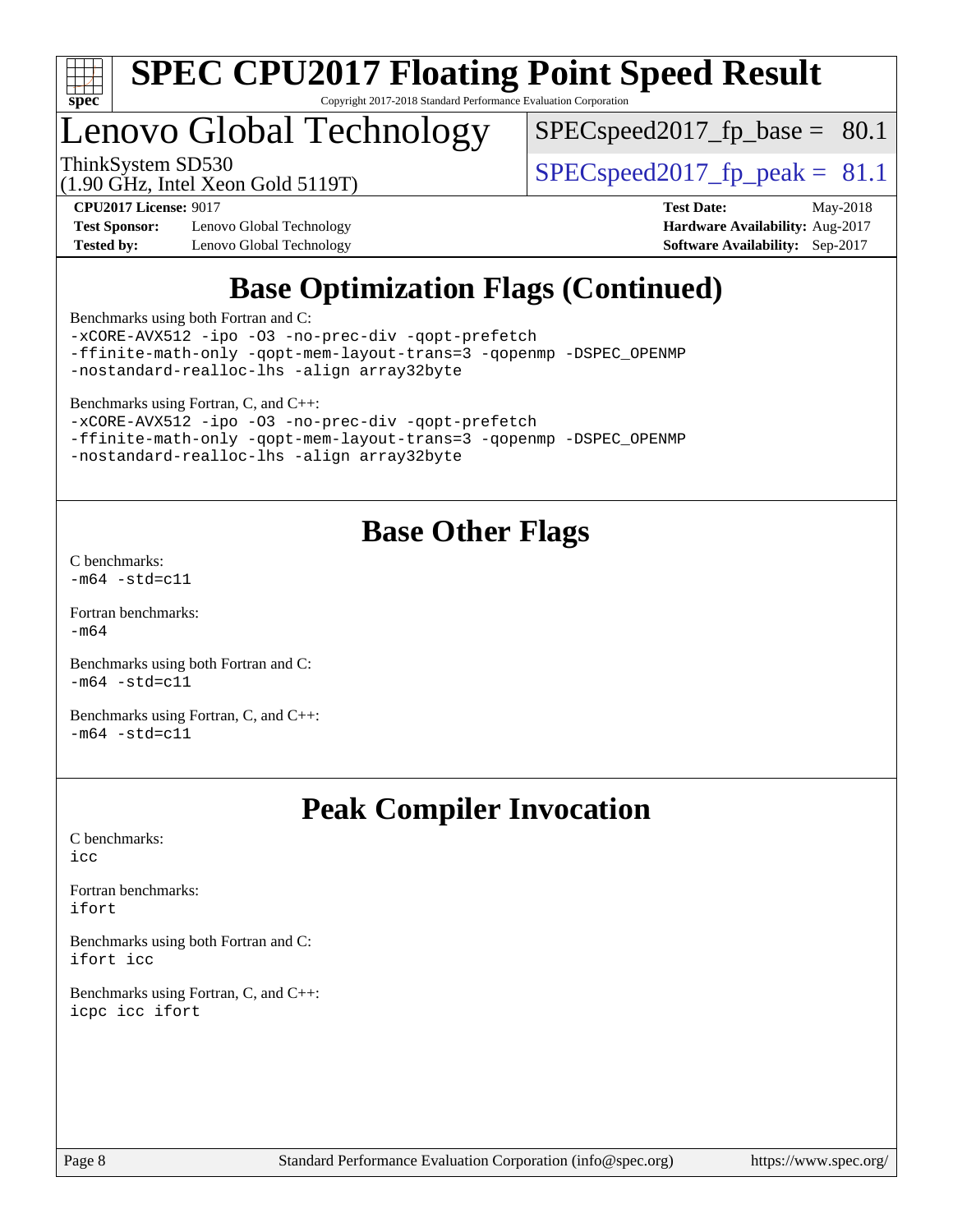

## Lenovo Global Technology

 $SPECspeed2017_fp\_base = 80.1$ 

(1.90 GHz, Intel Xeon Gold 5119T)

ThinkSystem SD530  $SPEC speed2017$  fp\_peak = 81.1

**[Test Sponsor:](http://www.spec.org/auto/cpu2017/Docs/result-fields.html#TestSponsor)** Lenovo Global Technology **[Hardware Availability:](http://www.spec.org/auto/cpu2017/Docs/result-fields.html#HardwareAvailability)** Aug-2017 **[Tested by:](http://www.spec.org/auto/cpu2017/Docs/result-fields.html#Testedby)** Lenovo Global Technology **[Software Availability:](http://www.spec.org/auto/cpu2017/Docs/result-fields.html#SoftwareAvailability)** Sep-2017

**[CPU2017 License:](http://www.spec.org/auto/cpu2017/Docs/result-fields.html#CPU2017License)** 9017 **[Test Date:](http://www.spec.org/auto/cpu2017/Docs/result-fields.html#TestDate)** May-2018

## **[Peak Portability Flags](http://www.spec.org/auto/cpu2017/Docs/result-fields.html#PeakPortabilityFlags)**

Same as Base Portability Flags

## **[Peak Optimization Flags](http://www.spec.org/auto/cpu2017/Docs/result-fields.html#PeakOptimizationFlags)**

[C benchmarks](http://www.spec.org/auto/cpu2017/Docs/result-fields.html#Cbenchmarks):

 619.lbm\_s: [-prof-gen](http://www.spec.org/cpu2017/results/res2018q2/cpu2017-20180513-05483.flags.html#user_peakPASS1_CFLAGSPASS1_LDFLAGS619_lbm_s_prof_gen_5aa4926d6013ddb2a31985c654b3eb18169fc0c6952a63635c234f711e6e63dd76e94ad52365559451ec499a2cdb89e4dc58ba4c67ef54ca681ffbe1461d6b36)(pass 1) [-prof-use](http://www.spec.org/cpu2017/results/res2018q2/cpu2017-20180513-05483.flags.html#user_peakPASS2_CFLAGSPASS2_LDFLAGS619_lbm_s_prof_use_1a21ceae95f36a2b53c25747139a6c16ca95bd9def2a207b4f0849963b97e94f5260e30a0c64f4bb623698870e679ca08317ef8150905d41bd88c6f78df73f19)(pass 2) [-O2](http://www.spec.org/cpu2017/results/res2018q2/cpu2017-20180513-05483.flags.html#user_peakPASS1_COPTIMIZE619_lbm_s_f-O2) [-xCORE-AVX512](http://www.spec.org/cpu2017/results/res2018q2/cpu2017-20180513-05483.flags.html#user_peakPASS2_COPTIMIZE619_lbm_s_f-xCORE-AVX512) [-qopt-prefetch](http://www.spec.org/cpu2017/results/res2018q2/cpu2017-20180513-05483.flags.html#user_peakPASS1_COPTIMIZEPASS2_COPTIMIZE619_lbm_s_f-qopt-prefetch) [-ipo](http://www.spec.org/cpu2017/results/res2018q2/cpu2017-20180513-05483.flags.html#user_peakPASS2_COPTIMIZE619_lbm_s_f-ipo) [-O3](http://www.spec.org/cpu2017/results/res2018q2/cpu2017-20180513-05483.flags.html#user_peakPASS2_COPTIMIZE619_lbm_s_f-O3) [-ffinite-math-only](http://www.spec.org/cpu2017/results/res2018q2/cpu2017-20180513-05483.flags.html#user_peakPASS1_COPTIMIZEPASS2_COPTIMIZE619_lbm_s_f_finite_math_only_cb91587bd2077682c4b38af759c288ed7c732db004271a9512da14a4f8007909a5f1427ecbf1a0fb78ff2a814402c6114ac565ca162485bbcae155b5e4258871) [-no-prec-div](http://www.spec.org/cpu2017/results/res2018q2/cpu2017-20180513-05483.flags.html#user_peakPASS2_COPTIMIZE619_lbm_s_f-no-prec-div) [-qopt-mem-layout-trans=3](http://www.spec.org/cpu2017/results/res2018q2/cpu2017-20180513-05483.flags.html#user_peakPASS1_COPTIMIZEPASS2_COPTIMIZE619_lbm_s_f-qopt-mem-layout-trans_de80db37974c74b1f0e20d883f0b675c88c3b01e9d123adea9b28688d64333345fb62bc4a798493513fdb68f60282f9a726aa07f478b2f7113531aecce732043) [-DSPEC\\_SUPPRESS\\_OPENMP](http://www.spec.org/cpu2017/results/res2018q2/cpu2017-20180513-05483.flags.html#suite_peakPASS1_COPTIMIZE619_lbm_s_DSPEC_SUPPRESS_OPENMP) [-qopenmp](http://www.spec.org/cpu2017/results/res2018q2/cpu2017-20180513-05483.flags.html#user_peakPASS2_COPTIMIZE619_lbm_s_qopenmp_16be0c44f24f464004c6784a7acb94aca937f053568ce72f94b139a11c7c168634a55f6653758ddd83bcf7b8463e8028bb0b48b77bcddc6b78d5d95bb1df2967) [-DSPEC\\_OPENMP](http://www.spec.org/cpu2017/results/res2018q2/cpu2017-20180513-05483.flags.html#suite_peakPASS2_COPTIMIZE619_lbm_s_DSPEC_OPENMP)

 638.imagick\_s: [-xCORE-AVX512](http://www.spec.org/cpu2017/results/res2018q2/cpu2017-20180513-05483.flags.html#user_peakCOPTIMIZE638_imagick_s_f-xCORE-AVX512) [-ipo](http://www.spec.org/cpu2017/results/res2018q2/cpu2017-20180513-05483.flags.html#user_peakCOPTIMIZE638_imagick_s_f-ipo) [-O3](http://www.spec.org/cpu2017/results/res2018q2/cpu2017-20180513-05483.flags.html#user_peakCOPTIMIZE638_imagick_s_f-O3) [-no-prec-div](http://www.spec.org/cpu2017/results/res2018q2/cpu2017-20180513-05483.flags.html#user_peakCOPTIMIZE638_imagick_s_f-no-prec-div) [-qopt-prefetch](http://www.spec.org/cpu2017/results/res2018q2/cpu2017-20180513-05483.flags.html#user_peakCOPTIMIZE638_imagick_s_f-qopt-prefetch) [-ffinite-math-only](http://www.spec.org/cpu2017/results/res2018q2/cpu2017-20180513-05483.flags.html#user_peakCOPTIMIZE638_imagick_s_f_finite_math_only_cb91587bd2077682c4b38af759c288ed7c732db004271a9512da14a4f8007909a5f1427ecbf1a0fb78ff2a814402c6114ac565ca162485bbcae155b5e4258871) [-qopt-mem-layout-trans=3](http://www.spec.org/cpu2017/results/res2018q2/cpu2017-20180513-05483.flags.html#user_peakCOPTIMIZE638_imagick_s_f-qopt-mem-layout-trans_de80db37974c74b1f0e20d883f0b675c88c3b01e9d123adea9b28688d64333345fb62bc4a798493513fdb68f60282f9a726aa07f478b2f7113531aecce732043) [-qopenmp](http://www.spec.org/cpu2017/results/res2018q2/cpu2017-20180513-05483.flags.html#user_peakCOPTIMIZE638_imagick_s_qopenmp_16be0c44f24f464004c6784a7acb94aca937f053568ce72f94b139a11c7c168634a55f6653758ddd83bcf7b8463e8028bb0b48b77bcddc6b78d5d95bb1df2967) [-DSPEC\\_OPENMP](http://www.spec.org/cpu2017/results/res2018q2/cpu2017-20180513-05483.flags.html#suite_peakCOPTIMIZE638_imagick_s_DSPEC_OPENMP)

644.nab\_s: Same as 638.imagick\_s

[Fortran benchmarks](http://www.spec.org/auto/cpu2017/Docs/result-fields.html#Fortranbenchmarks): [-prof-gen](http://www.spec.org/cpu2017/results/res2018q2/cpu2017-20180513-05483.flags.html#user_FCpeak_prof_gen_5aa4926d6013ddb2a31985c654b3eb18169fc0c6952a63635c234f711e6e63dd76e94ad52365559451ec499a2cdb89e4dc58ba4c67ef54ca681ffbe1461d6b36)(pass 1) [-prof-use](http://www.spec.org/cpu2017/results/res2018q2/cpu2017-20180513-05483.flags.html#user_FCpeak_prof_use_1a21ceae95f36a2b53c25747139a6c16ca95bd9def2a207b4f0849963b97e94f5260e30a0c64f4bb623698870e679ca08317ef8150905d41bd88c6f78df73f19)(pass 2) [-DSPEC\\_SUPPRESS\\_OPENMP](http://www.spec.org/cpu2017/results/res2018q2/cpu2017-20180513-05483.flags.html#suite_FCpeak_DSPEC_SUPPRESS_OPENMP) [-DSPEC\\_OPENMP](http://www.spec.org/cpu2017/results/res2018q2/cpu2017-20180513-05483.flags.html#suite_FCpeak_DSPEC_OPENMP) [-O2](http://www.spec.org/cpu2017/results/res2018q2/cpu2017-20180513-05483.flags.html#user_FCpeak_f-O2) [-xCORE-AVX512](http://www.spec.org/cpu2017/results/res2018q2/cpu2017-20180513-05483.flags.html#user_FCpeak_f-xCORE-AVX512) [-qopt-prefetch](http://www.spec.org/cpu2017/results/res2018q2/cpu2017-20180513-05483.flags.html#user_FCpeak_f-qopt-prefetch) [-ipo](http://www.spec.org/cpu2017/results/res2018q2/cpu2017-20180513-05483.flags.html#user_FCpeak_f-ipo) [-O3](http://www.spec.org/cpu2017/results/res2018q2/cpu2017-20180513-05483.flags.html#user_FCpeak_f-O3) [-ffinite-math-only](http://www.spec.org/cpu2017/results/res2018q2/cpu2017-20180513-05483.flags.html#user_FCpeak_f_finite_math_only_cb91587bd2077682c4b38af759c288ed7c732db004271a9512da14a4f8007909a5f1427ecbf1a0fb78ff2a814402c6114ac565ca162485bbcae155b5e4258871) [-no-prec-div](http://www.spec.org/cpu2017/results/res2018q2/cpu2017-20180513-05483.flags.html#user_FCpeak_f-no-prec-div) [-qopt-mem-layout-trans=3](http://www.spec.org/cpu2017/results/res2018q2/cpu2017-20180513-05483.flags.html#user_FCpeak_f-qopt-mem-layout-trans_de80db37974c74b1f0e20d883f0b675c88c3b01e9d123adea9b28688d64333345fb62bc4a798493513fdb68f60282f9a726aa07f478b2f7113531aecce732043) [-qopenmp](http://www.spec.org/cpu2017/results/res2018q2/cpu2017-20180513-05483.flags.html#user_FCpeak_qopenmp_16be0c44f24f464004c6784a7acb94aca937f053568ce72f94b139a11c7c168634a55f6653758ddd83bcf7b8463e8028bb0b48b77bcddc6b78d5d95bb1df2967) [-nostandard-realloc-lhs](http://www.spec.org/cpu2017/results/res2018q2/cpu2017-20180513-05483.flags.html#user_FCpeak_f_2003_std_realloc_82b4557e90729c0f113870c07e44d33d6f5a304b4f63d4c15d2d0f1fab99f5daaed73bdb9275d9ae411527f28b936061aa8b9c8f2d63842963b95c9dd6426b8a) [-align array32byte](http://www.spec.org/cpu2017/results/res2018q2/cpu2017-20180513-05483.flags.html#user_FCpeak_align_array32byte_b982fe038af199962ba9a80c053b8342c548c85b40b8e86eb3cc33dee0d7986a4af373ac2d51c3f7cf710a18d62fdce2948f201cd044323541f22fc0fffc51b6)

[Benchmarks using both Fortran and C](http://www.spec.org/auto/cpu2017/Docs/result-fields.html#BenchmarksusingbothFortranandC):

 621.wrf\_s: [-prof-gen](http://www.spec.org/cpu2017/results/res2018q2/cpu2017-20180513-05483.flags.html#user_peakPASS1_CFLAGSPASS1_FFLAGSPASS1_LDFLAGS621_wrf_s_prof_gen_5aa4926d6013ddb2a31985c654b3eb18169fc0c6952a63635c234f711e6e63dd76e94ad52365559451ec499a2cdb89e4dc58ba4c67ef54ca681ffbe1461d6b36)(pass 1) [-prof-use](http://www.spec.org/cpu2017/results/res2018q2/cpu2017-20180513-05483.flags.html#user_peakPASS2_CFLAGSPASS2_FFLAGSPASS2_LDFLAGS621_wrf_s_prof_use_1a21ceae95f36a2b53c25747139a6c16ca95bd9def2a207b4f0849963b97e94f5260e30a0c64f4bb623698870e679ca08317ef8150905d41bd88c6f78df73f19)(pass 2) [-O2](http://www.spec.org/cpu2017/results/res2018q2/cpu2017-20180513-05483.flags.html#user_peakPASS1_COPTIMIZEPASS1_FOPTIMIZE621_wrf_s_f-O2) [-xCORE-AVX512](http://www.spec.org/cpu2017/results/res2018q2/cpu2017-20180513-05483.flags.html#user_peakPASS2_COPTIMIZEPASS2_FOPTIMIZE621_wrf_s_f-xCORE-AVX512) [-qopt-prefetch](http://www.spec.org/cpu2017/results/res2018q2/cpu2017-20180513-05483.flags.html#user_peakPASS1_COPTIMIZEPASS1_FOPTIMIZEPASS2_COPTIMIZEPASS2_FOPTIMIZE621_wrf_s_f-qopt-prefetch) [-ipo](http://www.spec.org/cpu2017/results/res2018q2/cpu2017-20180513-05483.flags.html#user_peakPASS2_COPTIMIZEPASS2_FOPTIMIZE621_wrf_s_f-ipo) [-O3](http://www.spec.org/cpu2017/results/res2018q2/cpu2017-20180513-05483.flags.html#user_peakPASS2_COPTIMIZEPASS2_FOPTIMIZE621_wrf_s_f-O3) [-ffinite-math-only](http://www.spec.org/cpu2017/results/res2018q2/cpu2017-20180513-05483.flags.html#user_peakPASS1_COPTIMIZEPASS1_FOPTIMIZEPASS2_COPTIMIZEPASS2_FOPTIMIZE621_wrf_s_f_finite_math_only_cb91587bd2077682c4b38af759c288ed7c732db004271a9512da14a4f8007909a5f1427ecbf1a0fb78ff2a814402c6114ac565ca162485bbcae155b5e4258871) [-no-prec-div](http://www.spec.org/cpu2017/results/res2018q2/cpu2017-20180513-05483.flags.html#user_peakPASS2_COPTIMIZEPASS2_FOPTIMIZE621_wrf_s_f-no-prec-div) [-qopt-mem-layout-trans=3](http://www.spec.org/cpu2017/results/res2018q2/cpu2017-20180513-05483.flags.html#user_peakPASS1_COPTIMIZEPASS1_FOPTIMIZEPASS2_COPTIMIZEPASS2_FOPTIMIZE621_wrf_s_f-qopt-mem-layout-trans_de80db37974c74b1f0e20d883f0b675c88c3b01e9d123adea9b28688d64333345fb62bc4a798493513fdb68f60282f9a726aa07f478b2f7113531aecce732043) [-DSPEC\\_SUPPRESS\\_OPENMP](http://www.spec.org/cpu2017/results/res2018q2/cpu2017-20180513-05483.flags.html#suite_peakPASS1_COPTIMIZEPASS1_FOPTIMIZE621_wrf_s_DSPEC_SUPPRESS_OPENMP) [-qopenmp](http://www.spec.org/cpu2017/results/res2018q2/cpu2017-20180513-05483.flags.html#user_peakPASS2_COPTIMIZEPASS2_FOPTIMIZE621_wrf_s_qopenmp_16be0c44f24f464004c6784a7acb94aca937f053568ce72f94b139a11c7c168634a55f6653758ddd83bcf7b8463e8028bb0b48b77bcddc6b78d5d95bb1df2967) [-DSPEC\\_OPENMP](http://www.spec.org/cpu2017/results/res2018q2/cpu2017-20180513-05483.flags.html#suite_peakPASS2_COPTIMIZEPASS2_FOPTIMIZE621_wrf_s_DSPEC_OPENMP) [-nostandard-realloc-lhs](http://www.spec.org/cpu2017/results/res2018q2/cpu2017-20180513-05483.flags.html#user_peakEXTRA_FOPTIMIZE621_wrf_s_f_2003_std_realloc_82b4557e90729c0f113870c07e44d33d6f5a304b4f63d4c15d2d0f1fab99f5daaed73bdb9275d9ae411527f28b936061aa8b9c8f2d63842963b95c9dd6426b8a) [-align array32byte](http://www.spec.org/cpu2017/results/res2018q2/cpu2017-20180513-05483.flags.html#user_peakEXTRA_FOPTIMIZE621_wrf_s_align_array32byte_b982fe038af199962ba9a80c053b8342c548c85b40b8e86eb3cc33dee0d7986a4af373ac2d51c3f7cf710a18d62fdce2948f201cd044323541f22fc0fffc51b6)

 627.cam4\_s: [-xCORE-AVX512](http://www.spec.org/cpu2017/results/res2018q2/cpu2017-20180513-05483.flags.html#user_peakCOPTIMIZEFOPTIMIZE627_cam4_s_f-xCORE-AVX512) [-ipo](http://www.spec.org/cpu2017/results/res2018q2/cpu2017-20180513-05483.flags.html#user_peakCOPTIMIZEFOPTIMIZE627_cam4_s_f-ipo) [-O3](http://www.spec.org/cpu2017/results/res2018q2/cpu2017-20180513-05483.flags.html#user_peakCOPTIMIZEFOPTIMIZE627_cam4_s_f-O3) [-no-prec-div](http://www.spec.org/cpu2017/results/res2018q2/cpu2017-20180513-05483.flags.html#user_peakCOPTIMIZEFOPTIMIZE627_cam4_s_f-no-prec-div) [-qopt-prefetch](http://www.spec.org/cpu2017/results/res2018q2/cpu2017-20180513-05483.flags.html#user_peakCOPTIMIZEFOPTIMIZE627_cam4_s_f-qopt-prefetch) [-ffinite-math-only](http://www.spec.org/cpu2017/results/res2018q2/cpu2017-20180513-05483.flags.html#user_peakCOPTIMIZEFOPTIMIZE627_cam4_s_f_finite_math_only_cb91587bd2077682c4b38af759c288ed7c732db004271a9512da14a4f8007909a5f1427ecbf1a0fb78ff2a814402c6114ac565ca162485bbcae155b5e4258871) [-qopt-mem-layout-trans=3](http://www.spec.org/cpu2017/results/res2018q2/cpu2017-20180513-05483.flags.html#user_peakCOPTIMIZEFOPTIMIZE627_cam4_s_f-qopt-mem-layout-trans_de80db37974c74b1f0e20d883f0b675c88c3b01e9d123adea9b28688d64333345fb62bc4a798493513fdb68f60282f9a726aa07f478b2f7113531aecce732043) [-qopenmp](http://www.spec.org/cpu2017/results/res2018q2/cpu2017-20180513-05483.flags.html#user_peakCOPTIMIZEFOPTIMIZE627_cam4_s_qopenmp_16be0c44f24f464004c6784a7acb94aca937f053568ce72f94b139a11c7c168634a55f6653758ddd83bcf7b8463e8028bb0b48b77bcddc6b78d5d95bb1df2967) [-DSPEC\\_OPENMP](http://www.spec.org/cpu2017/results/res2018q2/cpu2017-20180513-05483.flags.html#suite_peakCOPTIMIZEFOPTIMIZE627_cam4_s_DSPEC_OPENMP) [-nostandard-realloc-lhs](http://www.spec.org/cpu2017/results/res2018q2/cpu2017-20180513-05483.flags.html#user_peakEXTRA_FOPTIMIZE627_cam4_s_f_2003_std_realloc_82b4557e90729c0f113870c07e44d33d6f5a304b4f63d4c15d2d0f1fab99f5daaed73bdb9275d9ae411527f28b936061aa8b9c8f2d63842963b95c9dd6426b8a) [-align array32byte](http://www.spec.org/cpu2017/results/res2018q2/cpu2017-20180513-05483.flags.html#user_peakEXTRA_FOPTIMIZE627_cam4_s_align_array32byte_b982fe038af199962ba9a80c053b8342c548c85b40b8e86eb3cc33dee0d7986a4af373ac2d51c3f7cf710a18d62fdce2948f201cd044323541f22fc0fffc51b6)

628.pop2\_s: Same as 621.wrf\_s

```
Benchmarks using Fortran, C, and C++: 
-prof-gen(pass 1) -prof-use(pass 2) -O2 -xCORE-AVX512 -qopt-prefetch
-ipo -O3 -ffinite-math-only -no-prec-div -qopt-mem-layout-trans=3
-DSPEC_SUPPRESS_OPENMP -qopenmp -DSPEC_OPENMP -nostandard-realloc-lhs
-align array32byte
```